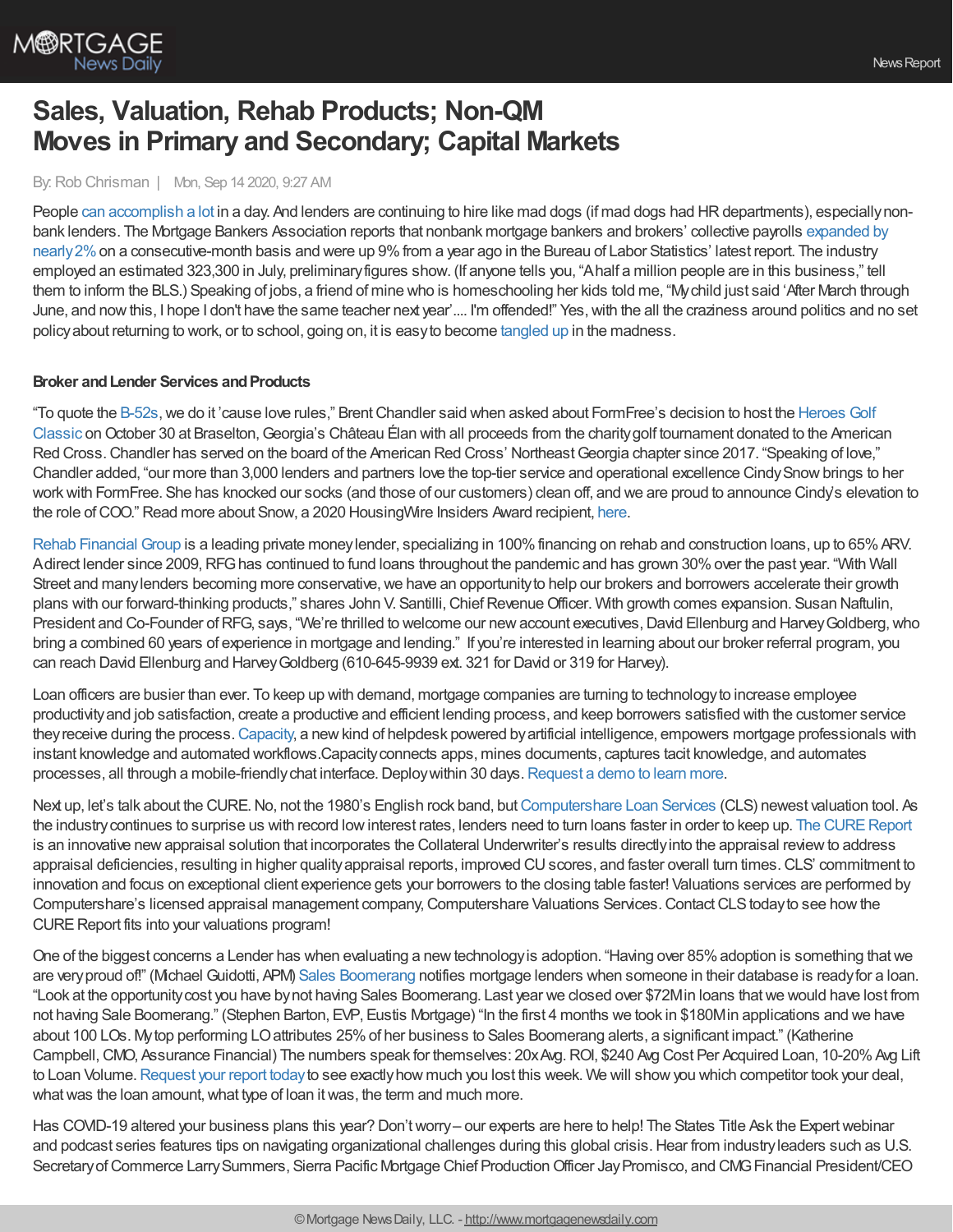Chris George.Catch on our [on-demand](https://www.statestitle.com/resources/webinar/?utm_source=newsletter&utm_medium=email&utm_campaign=robchrisman) webinars on our website, or listen to our [podcasts](https://www.statestitle.com/resources/podcasts/?utm_source=newsletter&utm_medium=email&utm_campaign=robchrisman) on the go with your favorite streaming platform: Spotify, Apple, and [Google](https://podcasts.google.com/feed/aHR0cHM6Ly9mZWVkcy5idXp6c3Byb3V0LmNvbS8xMDM4MzQzLnJzcw?ved=0CBUQ27cFahcKEwi4xurbj9_qAhUAAAAAHQAAAAAQAQ&utm_source=newsletter&utm_medium=email&utm_campaign=robchrisman).

# **Non-QMandQMinthe PrimaryandSecondaryMarkets**

The industry's MBAsent a letter on Tuesday to the CFPB responding to the Bureau's proposed rule revising the General QMdefinition. The letter explains the Mortgage Bankers Association's support for the price-based QM construct, and offers several recommendations to help ensure the rule meets its stated goals of robust consumer protections and broad access to sustainable credit.

The [comments](http://mba-pc.informz.net/z/cjUucD9taT04MDgzMjI2JnA9MSZ1PTc4MTU5OTE3OCZsaT02NzUwOTI3Nw/index.html) responded to the Consumer Financial Protection Bureau's (CFPB) [proposed](http://mba-pc.informz.net/z/cjUucD9taT04MDgzMjI2JnA9MSZ1PTc4MTU5OTE3OCZsaT02NzUwOTI3OA/index.html) rule to amend theGeneral QMdefinition by replacing the debt-to-income (DTI) ratio limitwith a price-based approach. MBA's comments express support for the price-basedGeneral QMstandard given that loan price (measured bycomparing a loan's annual percentage rate to the average prime offer rate for a comparable transaction) is a strong indicator of a consumer's ability-to-repay. MBA's letter also recommends the Bureau adopt a 200 basis-point (bps) threshold for Safe HarborQM, and suggests various other changes to better ensure the newQMstandard provides compliance certainty.

LoanStream Mortgage has [enhanced](https://loanstreamwholesale.com/non-conforming-wholesale-loan-programs/) its NanQ/Non-QMGuidelines & Pricing.

Awhile back Civic Financial Services announced the release of its Correspondent Channel, and announced the release of its new Rental Program, designed for real estate investors who are focused on aggregating rental properties. The program includes 5/1, 7/1, and 10/1 interest-onlyARMproducts for either a single asset or a portfolio of properties, allowing investors to further expand their businesses. CIVIC's expansion of its product offerings serves real estate investors with a rental strategy, who may not meet the requirements of the conventional lending space and/or do notwant to go through the painstaking process associated with a conventional loan.

Without demand for a particular loan product, itwouldn't be originated. In the secondarymarkets, Fitch has assigned expected ratings to Angel Oak Mortgage Trust 2020-6 RMBS(AOMT2020-6). The certificates are supported by667 loans with a balance of \$311.54 million secured mainly by non-qualified mortgages (Non-QM) as defined by the Ability to Repay (ATR) rule. Approximately half of the loans were originated by several Angel Oak entities, which include Angel Oak Mortgage Solutions (51.9 percent), Angel Oak Home Loans LLC (2.1 percent) and Angel Oak Prime Bridge (0.1 percent).

Of the pool, 80.2 percent comprises loans designated as Non-QM, and the remaining 19.8 percent are investment properties not subject to ATR.Class A-1 has an expected rating of AAAsf,while the mezzanine tranche has an expected rating of BBBsf. This will be the 12th Fitchrated transaction consisting of loans originated mainlybyseveral Angel Oak-affiliated entities (collectively, Angel Oak). This is Angel Oak's fifth mortgage-backed securitysince mid-May. All of the deals have been stocked with non-qualified mortgages originated before volatilityin March disrupted the non-agency securitization market. Loans in the new security have seasoned for an average of 10.1 months. Also, 8.8% of the mortgages are under pandemic-related forbearance plans.

Information was sent out that Wells Fargo plans to issue its first non-QMsecurity. Step right up and buya piece of the \$273 million bond, filled with mortgages that have been on the books for more than 15 months, per Fitch Ratings, an average credit score of 779, an average debt-to-income ratio of 32.5% and an average current combined loan-to-value ratio of 66.5%. There are no mortgages with less-than-full documentation, loans for investment properties, or loans to foreign national borrowers. Fitch tells us that manyof the mortgages in the MBS received non-QMstatus because theydidn't meet rigid standards set bythe CFPB. All of the loans were originated byWells and none are delinquent or in forbearance.

[MFA](https://www.fool.com/investing/2020/08/18/mfa-financial-successfully-navigates-coronavirus/) issued its inaugural non-QM securitization transaction: \$393 million in total collateral, with an average WAC of 6.3 percent and LTV of 66 percent. The transaction complements a wave of recent securitization activity for non-QMand other mortgage debt, where liquidity appears to be coming back a little more, and spreads are stabilizing. Conditions remain relatively favorable for mortgage REITs, especially MFA, to securitize additional loans, thereby creating flexibility to pay down portions of its higher-cost funding.

While the credit performance of the company's portfolio still deserves watch, some improved structure on the funding side is the more material near-term catalyst for earnings and valuation. The collateral profile of MFRA2020-NQM1 looks generallysimilar to the company's deal that was marketed, but subsequently pulled, in early March. The most senior piece of the deal's capital structure priced more or less in line with other recent non-QMtransactions around 120 bps over swaps; however, MFAissued a mezzanine tranche carrying 7.5 percent credit subordination at a spread of only 275 bps, or roughly 50-100 bps tighter than some recent deals with similar credit enhancement. Only66 loans in the deal, or roughly7 percent of borrowers,were in forbearance at the end of July, down meaningfullyfrom the 20-30 percent that was noted for the company's overall non-QM portfolio in April and May.

## **Capital Markets**